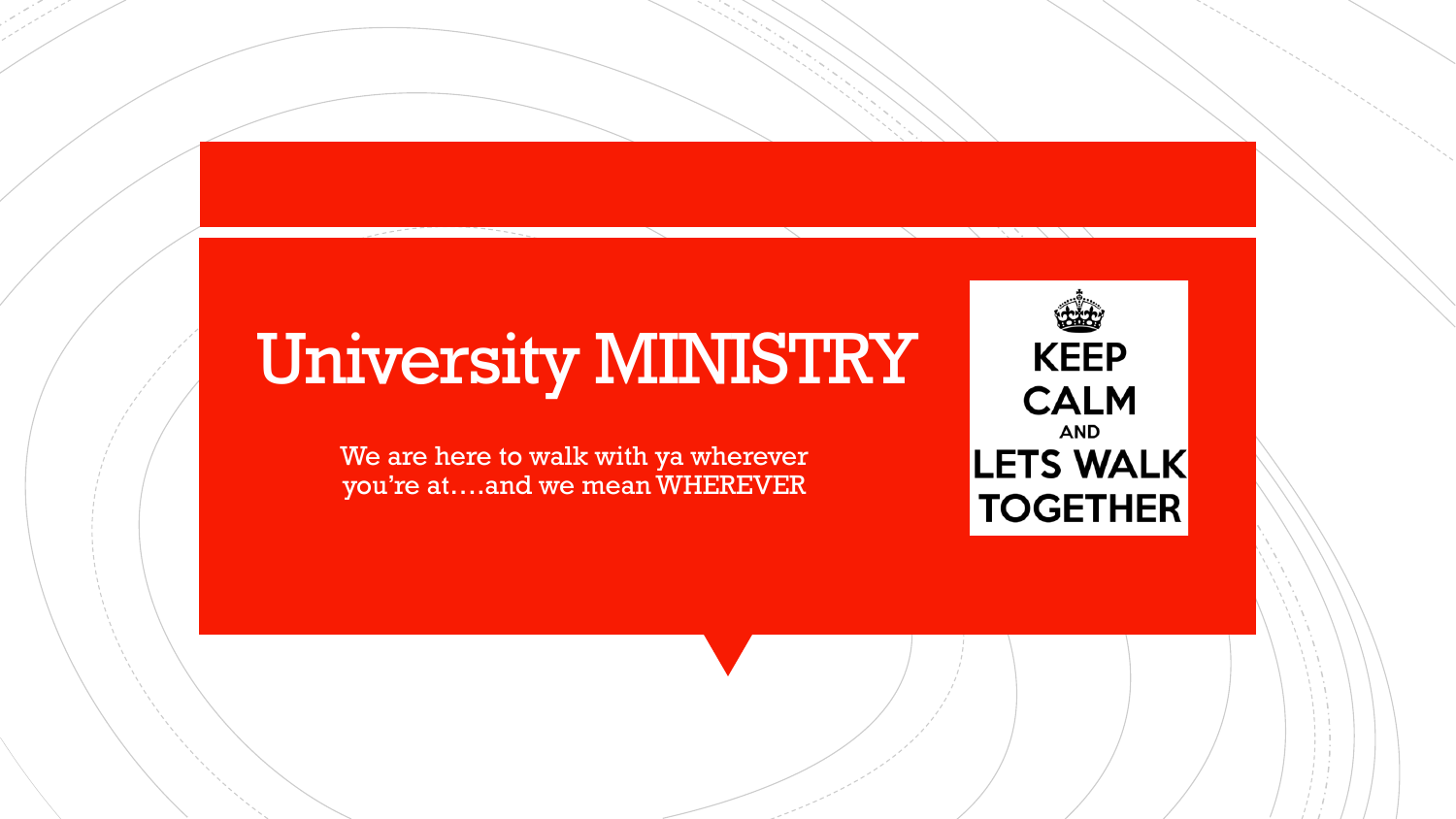But I'm not Catholic… But I'm not Christian… But I don't know about this God thing… But I'm not like SUPER holy… But I don't know anyone… But I don't like that stuff…

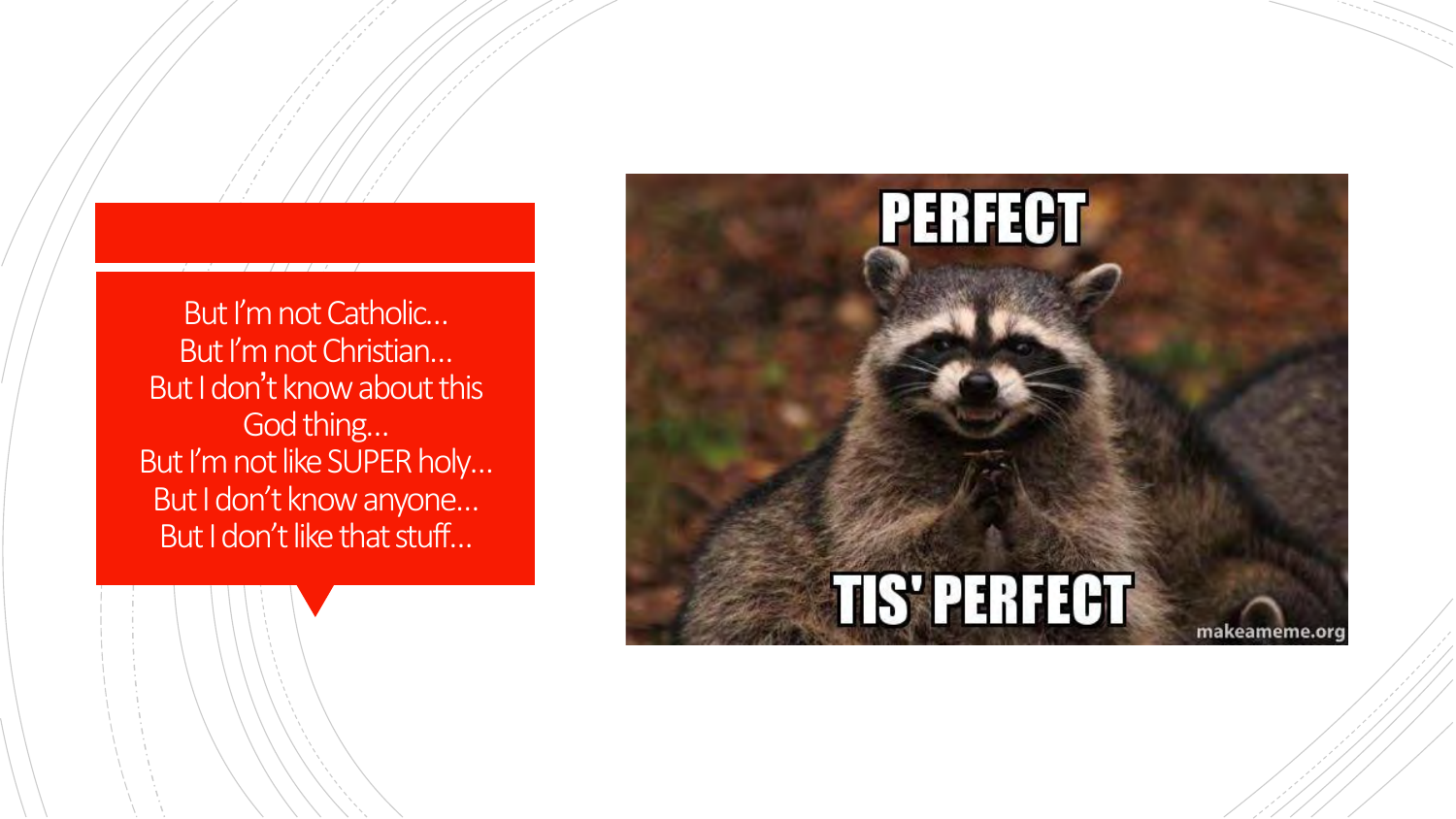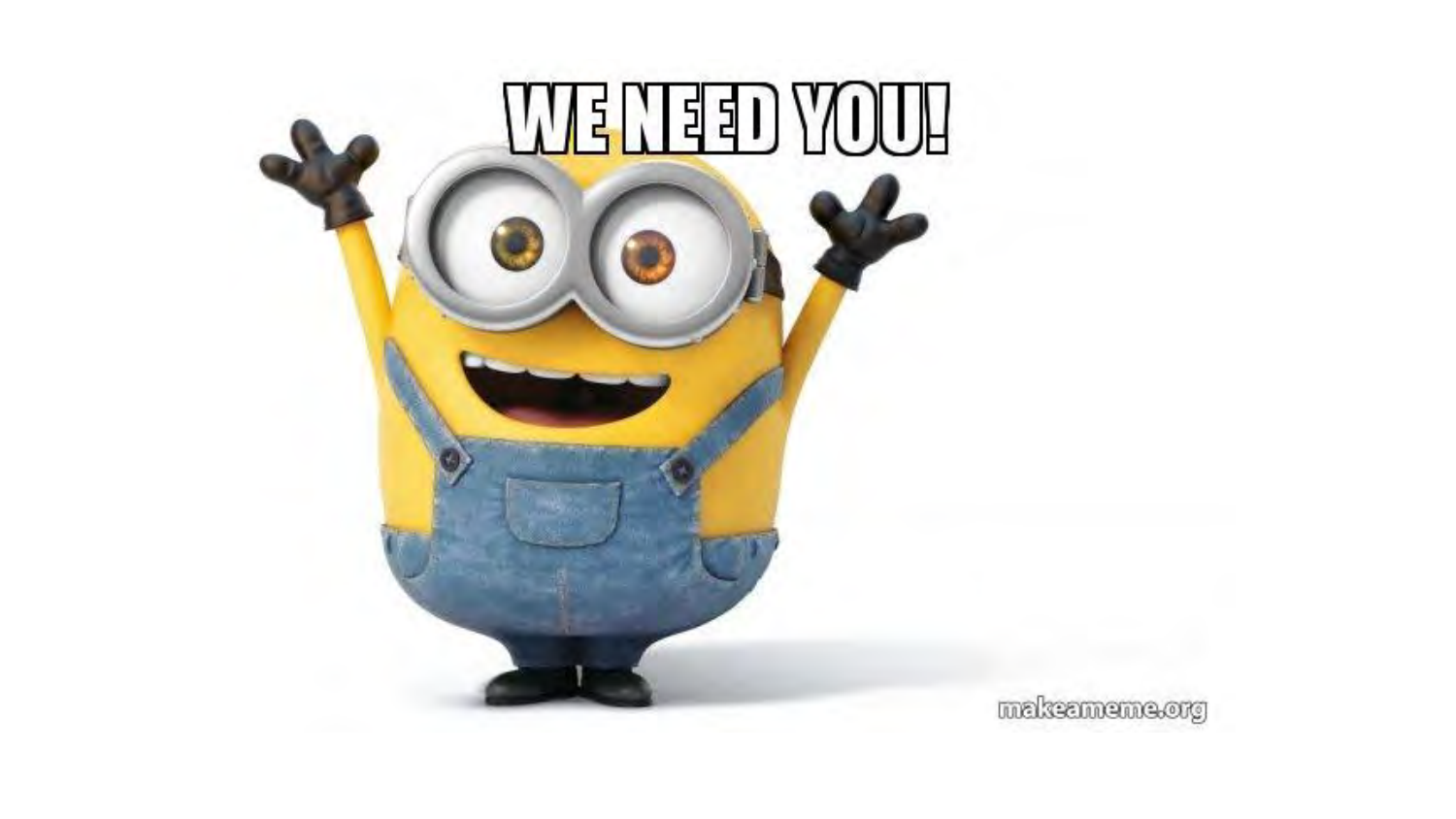

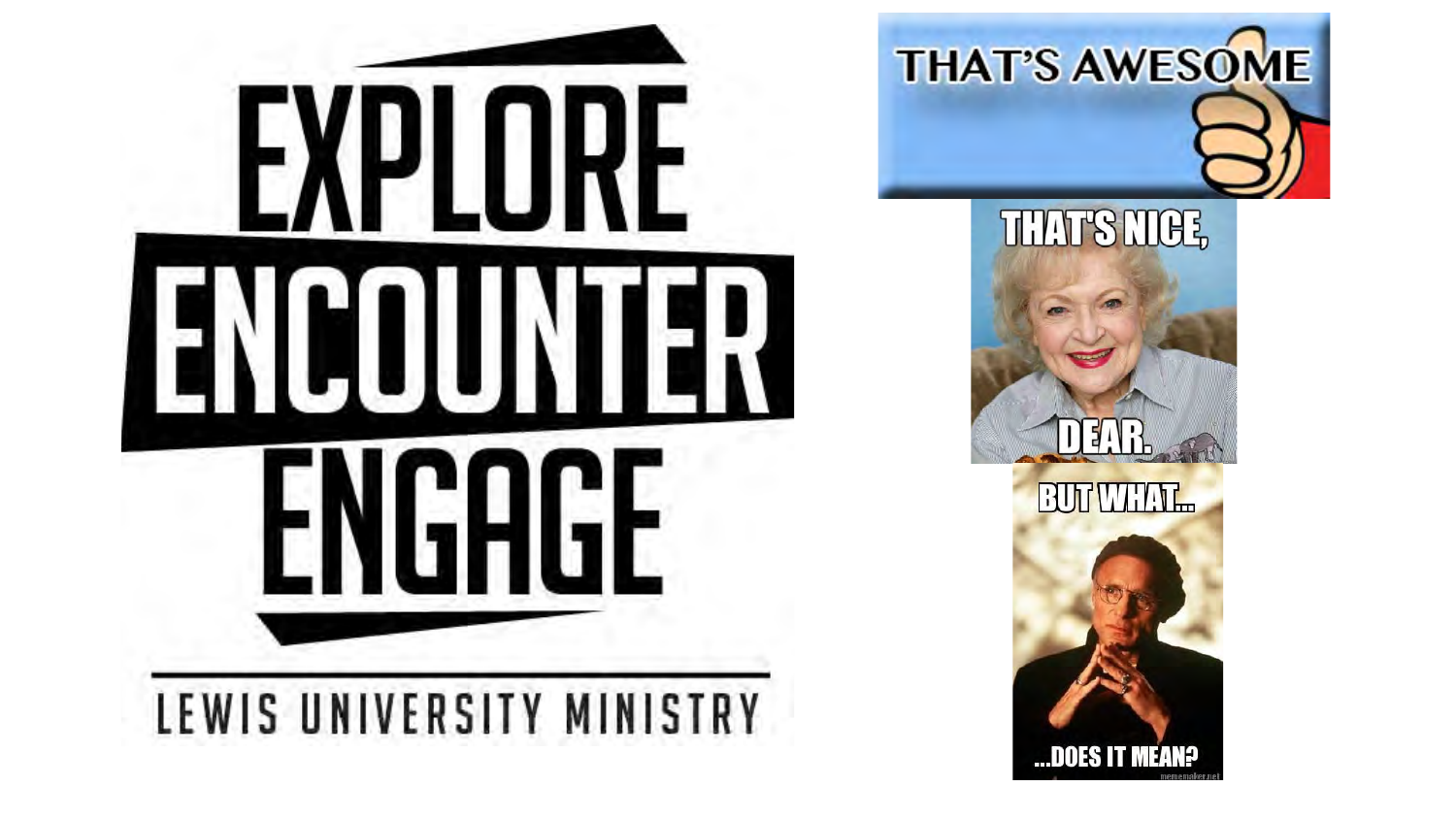#### ▪ Go on a retreat!

EXPLORE

- **I**st Annual "The BIG Fall Retreat"
	- Tentative date Friday Sept 24 Sat. Sept 25
	- Open to ALL students
	- **Focus on social, games, meeting new people,** building community, hearing stories, sharing stories, eating good food!

- Koinonia Retreat Spring semester
	- Weekend long
	- **·** Discover self, God, Others
	- **EXECUTE:** Sharing stories celebrating our lives together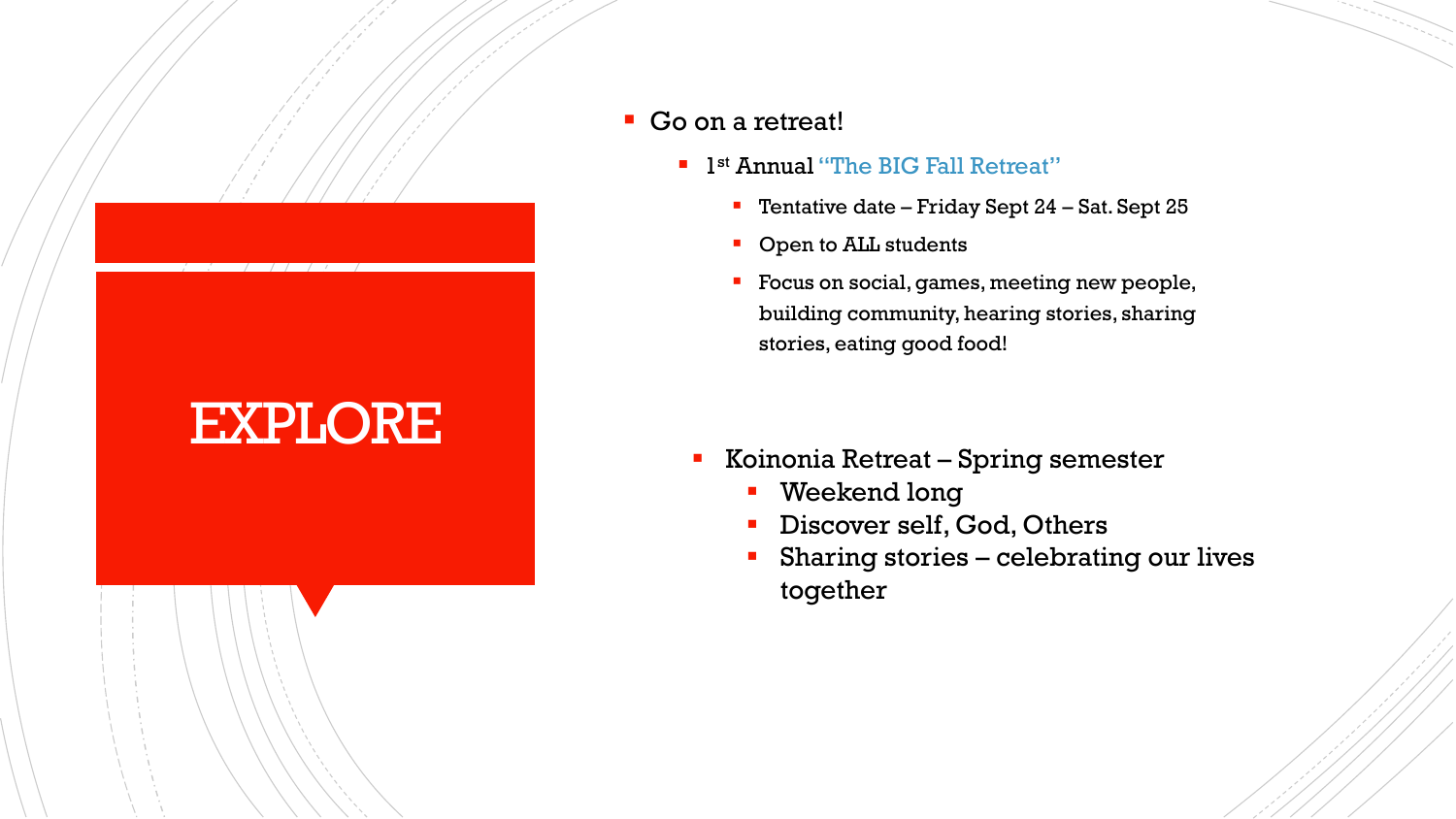

Explore



- **•** Join Music Ministry choir/small worship band/multiple groups
	- Meets weekly Sing, play an instrument
	- Learn about different types of musical prayer
- **ELEVATE Bible Study** 
	- **EXECT:** Meets weekly on Monday nights!
- Athletes Bible Study
	- Meet weekly on Mondays All are welcome
- COGs Community Outreach Groups
	- Meet weekly in residence halls
	- Peer Ministers lead
- **One on one Spiritual companionship!** 
	- Meet weekly/bi-weekly/monthly with a staff/faculty/Grad assistant to share about you life
		- Ask questions, share stories,
		- Explore your spirituality with a friend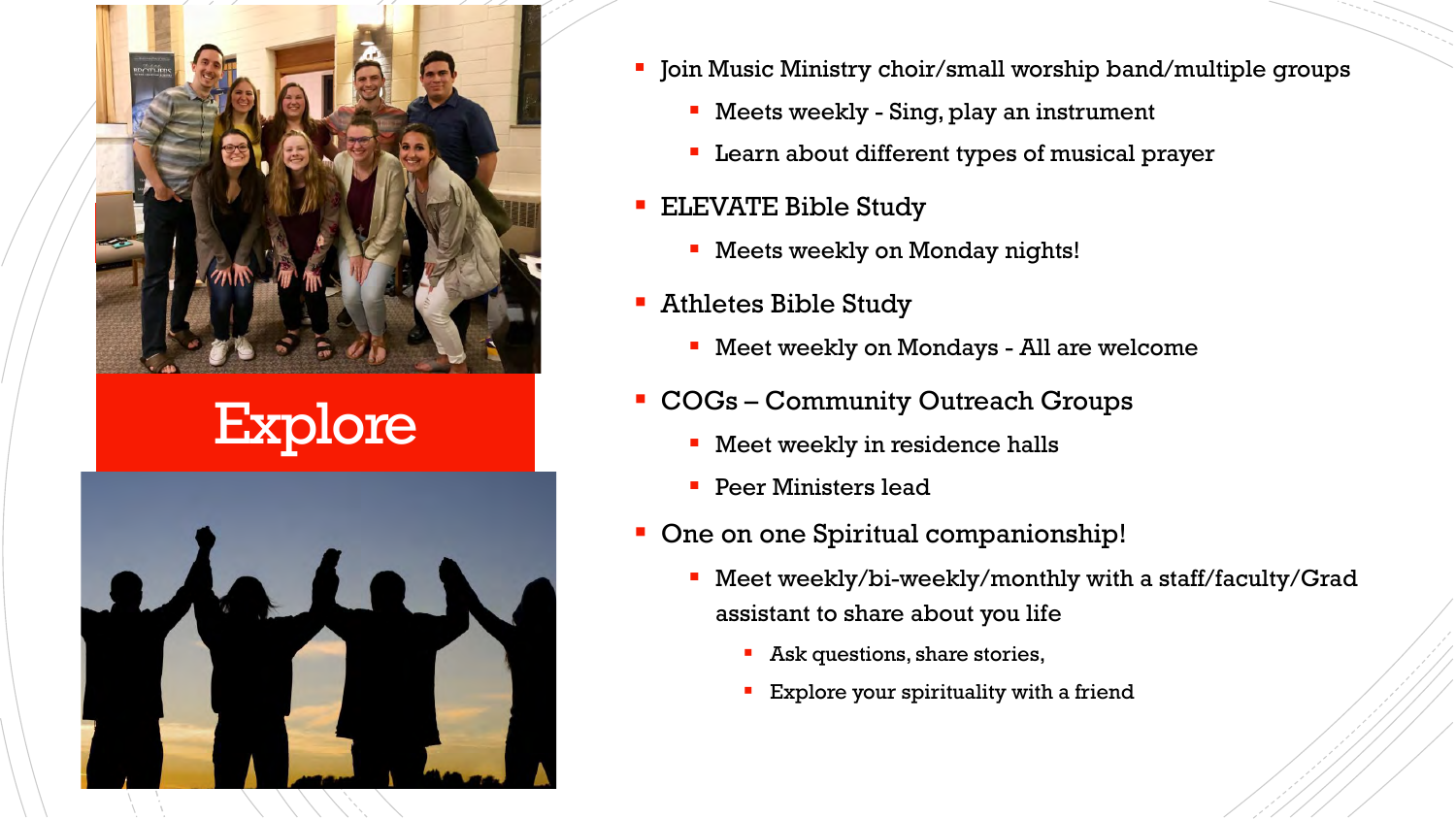

### **Encounter**



- **Go on a SOL (Source of Light) weekly service outing** 
	- Sign up online Transportation provided with other students
	- Serve meals, hangout/mentor kids, stock food pantry shelves, work at the Habitat ReStore, help build houses
	- Led by peer ministers / other student leaders
- **LUMINATE (Lewis University Alternative Trip Experiences)** 
	- Week long service/mission trips over Spring Break
	- Wisconsin, Nebraska, Tennessee, Kentucky, Indiana
	- Work on houses, help at schools, learn about Eco-justice, learn about different social justice issues and encounter those with whom you serve with AND those who you are helping  $\odot$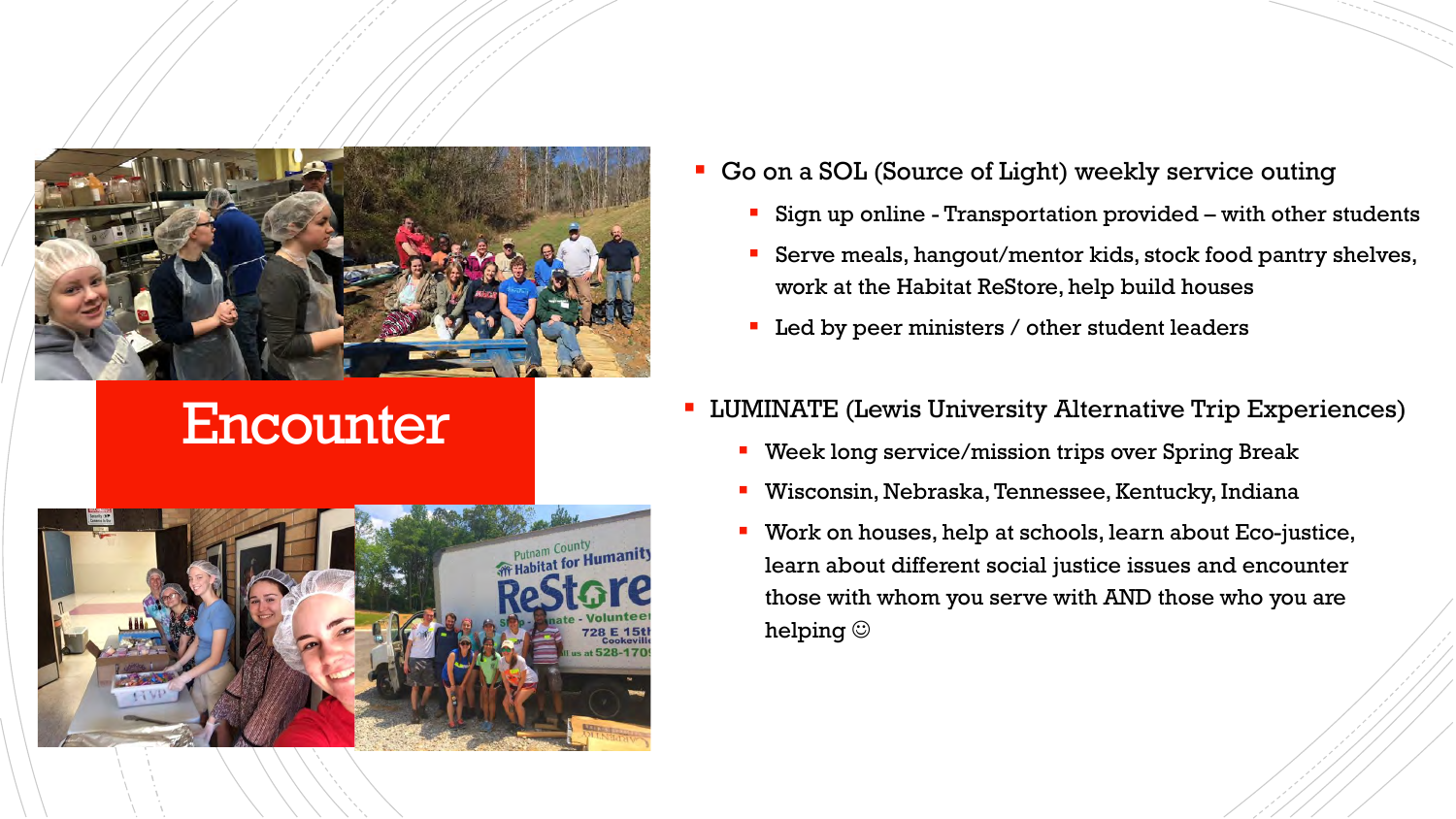

#### **Encounter**



- Go on Catalyst Retreat
	- November 19-21 retreat in Chicago
	- **Encounter urban poverty in a profound way among fellow** students
- **· Pilgrimages** 
	- Civil Rights Pilgrimage Dates TBD
	- **· US/Mexico Border Pilgrimage Dates TBD**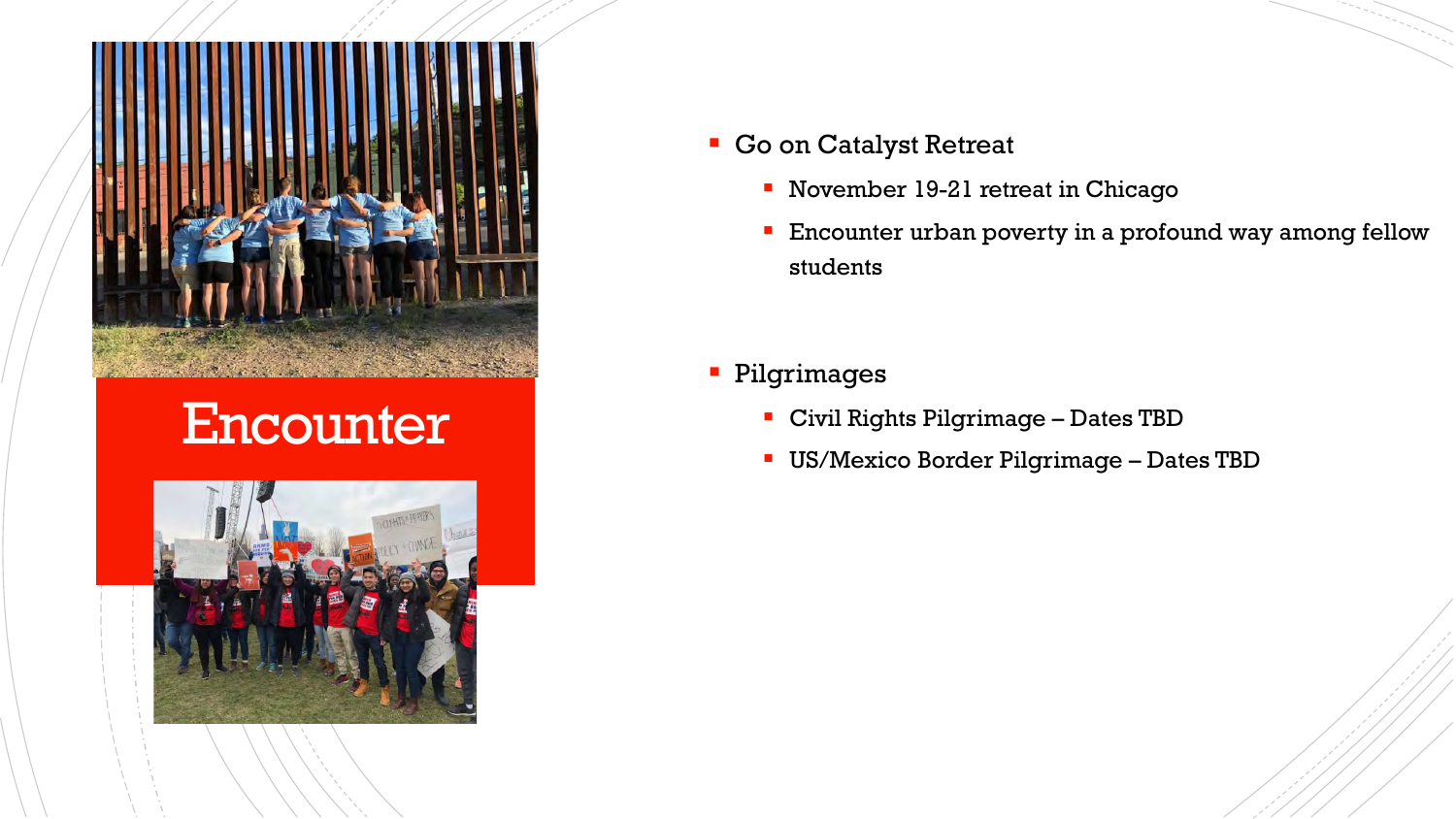

- **I** Java Detour Stop by ministry building for free snacks/coffee/place to study/hangout with friends
	- Where? Darcy Great Room
	- **When Darcy Great Room not available THEN in the** ministry welcome area





ENGAGE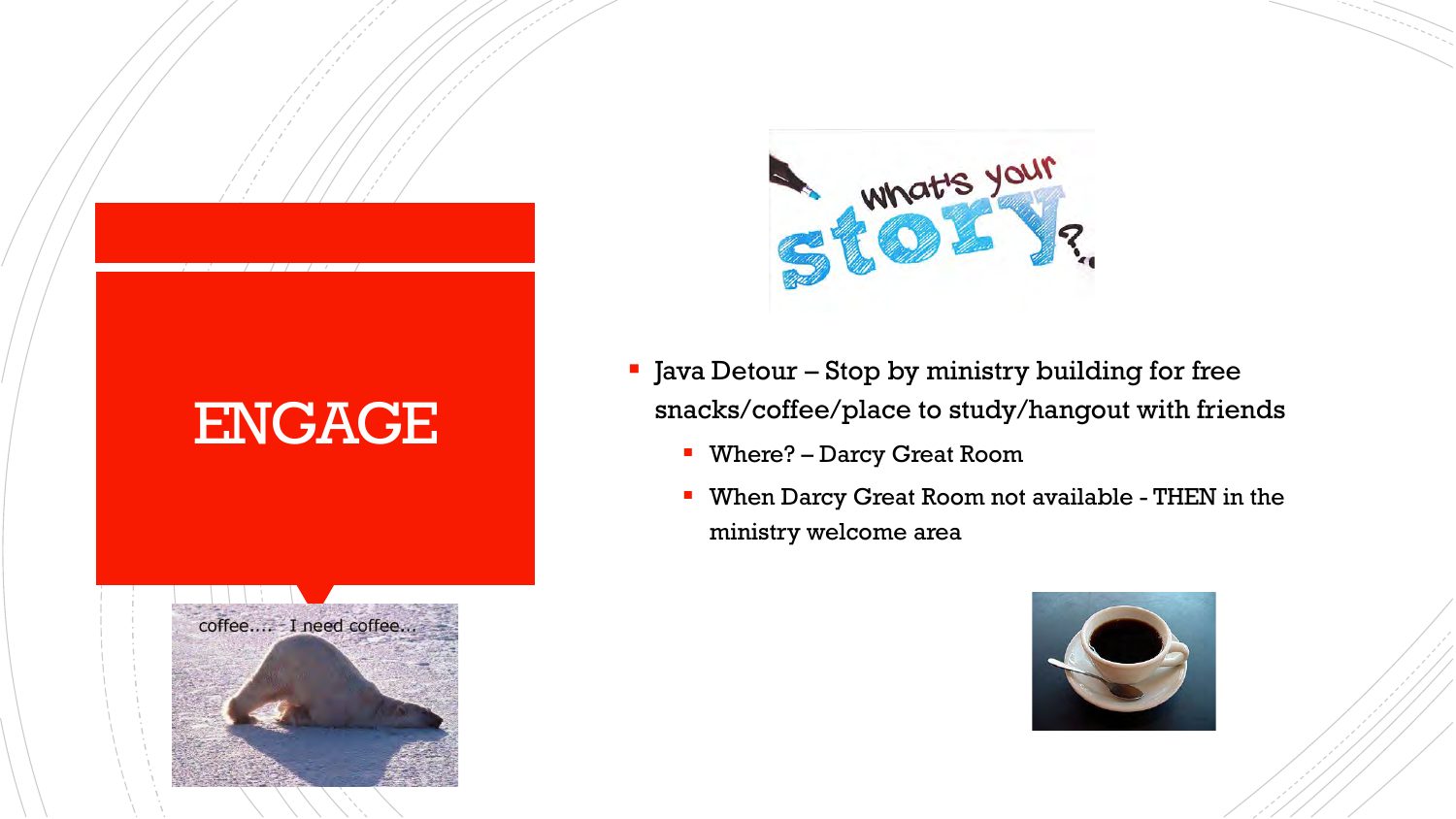



## Mass on the Grass Sunday August 26th 11:00 am Food/Social to follow